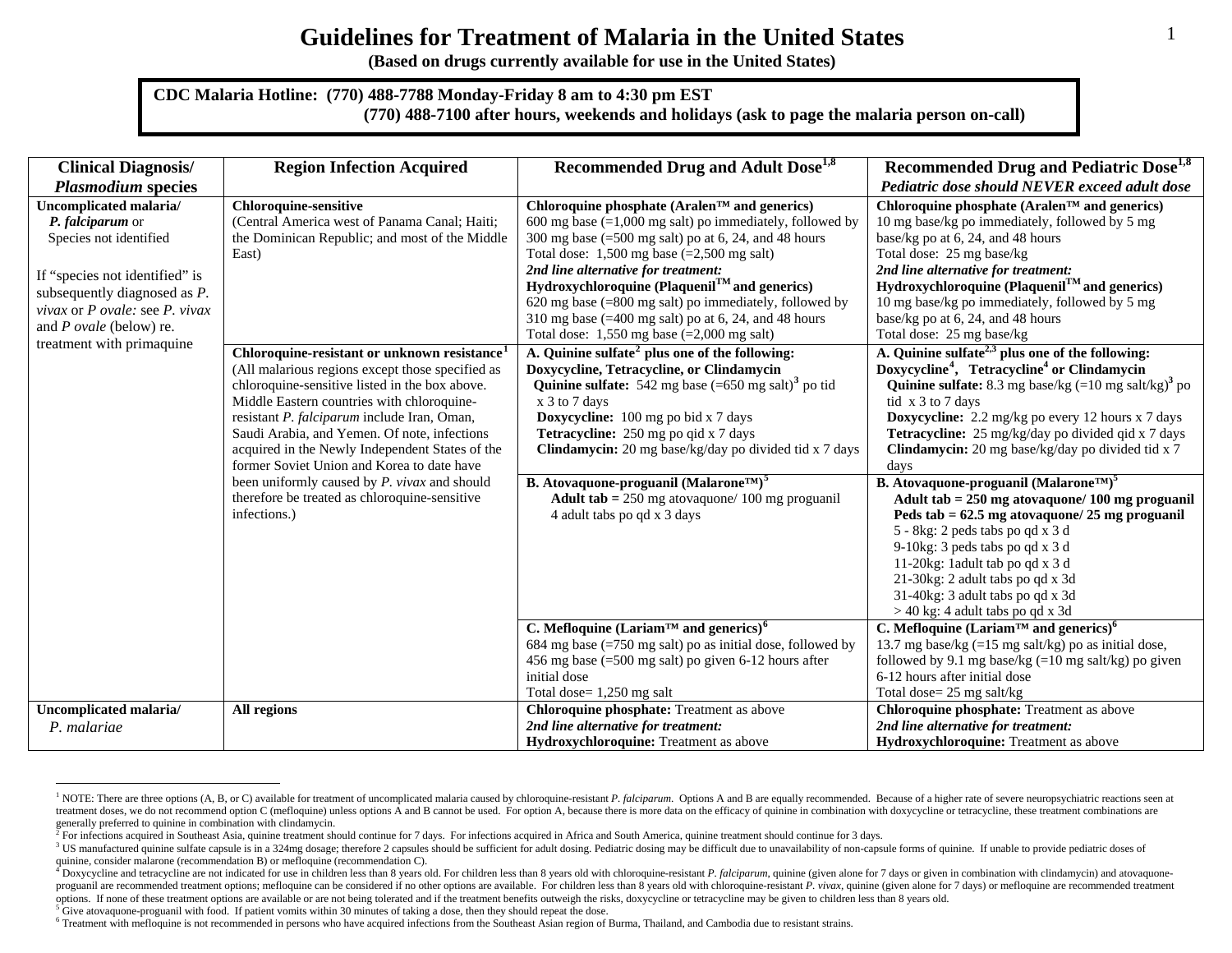## **Guidelines for Treatment of Malaria in the United States**

**(Based on drugs currently available for use in the United States)** 

#### **CDC Malaria Hotline: (770) 488-7788 Monday-Friday 8 am to 4:30 pm EST (770) 488-7100 after hours, weekends and holidays (ask to page the malaria person on-call)**

| <b>Clinical Diagnosis/</b>                               | <b>Region Infection Acquired</b>                       | Recommended Drug and Adult Dose <sup>1,8</sup>               | Recommended Drug and Pediatric Dose <sup>1,8</sup>                        |
|----------------------------------------------------------|--------------------------------------------------------|--------------------------------------------------------------|---------------------------------------------------------------------------|
| <b>Plasmodium species</b>                                |                                                        |                                                              | Pediatric dose should NEVER exceed adult dose                             |
| Uncomplicated malaria/                                   | All regions <sup>8</sup>                               | Chloroquine phosphate plus Primaquine phosphate <sup>7</sup> | Chloroquine phosphate plus Primaquine phosphate <sup>7</sup>              |
| $P.$ vivax or                                            | Note: for suspected chloroquine-resistant P.           | Chloroquine phosphate: Treatment as above                    | Chloroquine phosphate: Treatment as above                                 |
| P. ovale                                                 | vivax, see row below                                   | Primaquine phosphate: 30 mg base po qd x 14 days             | Primaquine phosphate: 0.5 mg base/kg po qd x 14                           |
|                                                          |                                                        | 2nd line alternative for treatment:                          | days                                                                      |
|                                                          |                                                        | Hydroxychloroquine plus Primaquine phosphate <sup>7</sup>    | 2nd line alternative for treatment:                                       |
|                                                          |                                                        | Hydroxychloroquine: Treatment as above                       | Hydroxychloroquine plus Primaquine phosphate <sup>7</sup>                 |
|                                                          |                                                        | Primaquine phosphate: 30 mg base po qd x 14 days             | Hydroxychloroquine: Treatment as above                                    |
|                                                          |                                                        |                                                              | Primaquine phosphate: 30 mg base po qd x 14 days                          |
| Uncomplicated malaria/                                   | Chloroquine-resistant <sup>8</sup>                     | A. Quinine sulfate <sup>2</sup> plus either Doxycycline or   | A. Quinine sulfate <sup>2,3</sup> plus either Doxycycline <sup>4</sup> or |
| P. vivax                                                 | (Papua New Guinea and Indonesia)                       | Tetracycline plus Primaquine phosphate <sup>7</sup>          | Tetracycline <sup>4</sup> plus Primaquine phosphate <sup>7</sup>          |
|                                                          |                                                        | <b>Quinine sulfate:</b> Treatment as above                   | <b>Quinine sulfate:</b> Treatment as above                                |
|                                                          |                                                        | Doxycycline or Tetracycline: Treatment as above              | Doxycycline or Tetracycline: Treatment as above                           |
|                                                          |                                                        | Primaquine phosphate: Treatment as above                     | Primaquine phosphate: Treatment as above                                  |
|                                                          |                                                        | <b>B.</b> Mefloquine plus Primaquine phosphate <sup>7</sup>  | B. Mefloquine plus Primaquine phosphate <sup>7</sup>                      |
|                                                          |                                                        | <b>Mefloquine:</b> Treatment as above                        | Mefloquine: Treatment as above                                            |
|                                                          |                                                        | Primaquine phosphate: Treatment as above                     | Primaquine phosphate: Treatment as above                                  |
| <b>Uncomplicated malaria:</b>                            | Chloroquine-sensitive <sup>12</sup>                    | Chloroquine phosphate: Treatment as above                    | Not applicable                                                            |
| alternatives for pregnant<br>women <sup>9,10,11,12</sup> | (see uncomplicated malaria sections above for          | 2nd line alternative for treatment:                          |                                                                           |
|                                                          | chloroquine-sensitive Plasmodium species by            | Hydroxychloroquine: Treatment as above                       |                                                                           |
|                                                          | region)                                                |                                                              |                                                                           |
|                                                          | Chloroquine resistant P. falciparum <sup>9,10,11</sup> | Quinine sulfate <sup>2</sup> plus Clindamycin                | Not applicable                                                            |
|                                                          | (see uncomplicated malaria sections above for          | <b>Quinine sulfate:</b> Treatment as above                   |                                                                           |
|                                                          | regions with known chloroquine resistant $P$ .         | Clindamycin: Treatment as above                              |                                                                           |
|                                                          | <i>falciparum</i> )                                    |                                                              |                                                                           |
|                                                          | Chloroquine-resistant P. vivax <sup>9,10,11,12</sup>   | <b>Ouinine sulfate</b>                                       | Not applicable                                                            |
|                                                          | (see uncomplicated malaria sections above for          | <b>Quinine sulfate:</b> 650 mg salt po tid x 7 days          |                                                                           |
|                                                          | regions with chloroquine-resistant $P$ . vivax)        |                                                              |                                                                           |

<span id="page-1-0"></span><sup>&</sup>lt;sup>7</sup> Primaquine is used to eradicate any hypnozoite forms that may remain dormant in the liver, and thus prevent relapses, in P. vivax and P. ovale infections. Because primaquine can cause hemolytic anemia in persons with G6PD deficiency, patients must be screened for G6PD deficiency prior to starting treatment with primaquine. For persons with borderline G6PD deficiency or as an alternate to the above regimen, primaquine may be given 45 mg orally one time per week for 8 weeks; consultation with an expert in infectious disease and/or tropical medicine is advised if this alternative regimen is considered in G6PD-deficient persons. Primaquine must not be used during pregnancy.

<span id="page-1-1"></span><sup>&</sup>lt;sup>8</sup> NOTE: There are two options (A or B) available for treatment of uncomplicated malaria caused by chloroquine-resistant P. vivax. High treatment failure rates due to chloroquine-resistant P. vivax have been well document Papua New Guinea and Indonesia. Rare case reports of chloroquine-resistant P. vivax have also been documented in Burma (Myanmar), India, and Central and South America. Persons acquiring P. vivax infections outside of Papua New Guinea or Indonesia should be started on chloroquine. If the patient does not respond, the treatment should be changed to a chloroquine-resistant P. vivax regimen and CDC should be notified (Malaria Hotline number list above). For treatment of chloroquine-resistant *P. vivax* infections*,* options A and B are equally recommended.

<span id="page-1-2"></span><sup>&</sup>lt;sup>9</sup> For pregnant women diagnosed with uncomplicated malaria caused by chloroquine-resistant P. falciparum or chloroquine-resistant P. vivax infection, treatment with doxycycline or tetracycline is generally not indicated. However, doxycycline or tetracycline may be used in combination with quinine (as recommended for non-pregnant adults) if other treatment options are not available or are not being tolerated, and the benefit is judged to outweigh the risks.

<span id="page-1-3"></span><sup>&</sup>lt;sup>10</sup> Because there are no adequate, well-controlled studies of atovaquone and/or proguanil hydrochloride in pregnant women, atovaquone-proguanil is generally not recommended for use in pregnant women. For pregnant women di with uncomplicated malaria caused by chloroquine-resistant P. falciparum infection, atovaquone-proguanil may be used if other treatment options are not available or are not being tolerated, and if the potential benefit is the potential risks. There are no data on the efficacy of atovaquone-proguanil in the treatment of chloroquine-resistant *P. vivax* infections.

<span id="page-1-4"></span><sup>&</sup>lt;sup>11</sup> Because of a possible association with mefloquine treatment during pregnancy and an increase in stillbirths, mefloquine is generally not recommended for treatment in pregnant women. However, mefloquine may be used if treatment option available and if the potential benefit is judged to outweigh the potential risks.

<span id="page-1-5"></span><sup>&</sup>lt;sup>12</sup> For P, vivax and P, ovale infections, primaquine phosphate for radical treatment of hypnozoites should not be given during pregnancy. Pregnant patients with P, vivax and P, ovale infections should be maintained on ch prophylaxis for the duration of their pregnancy. The chemoprophylactic dose of chloroquine phosphate is 300 mg base (=500 mg salt) orally once per week. After delivery, pregnant patients who do not have G6PD deficiency sho treated with primaquine.